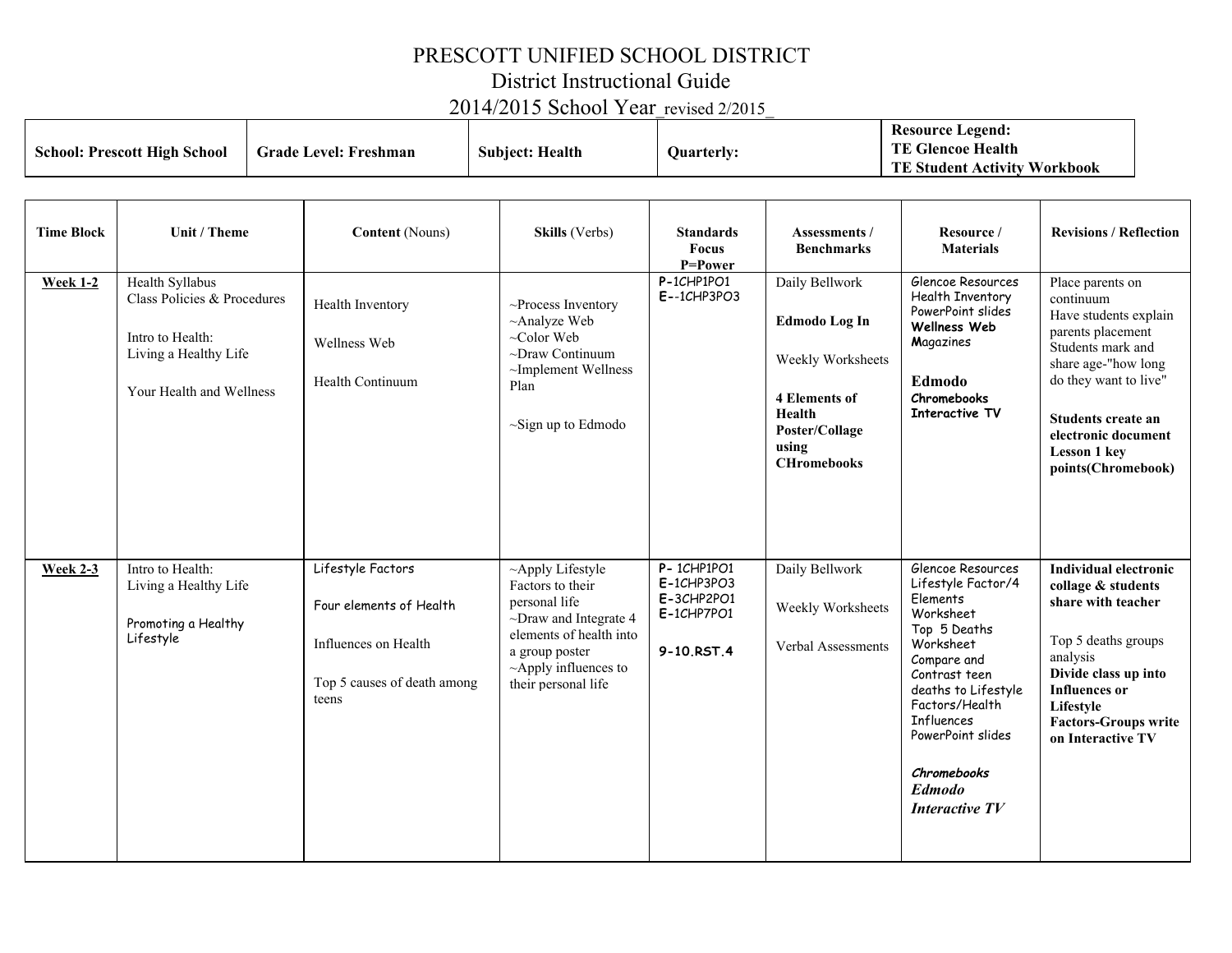| <b>Week 3-4</b> | Your Behavior and Reducing<br><b>Health Risks</b><br>Building Health Skills and<br>Character<br>Making Responsible<br>Decisions       | Teen Risk Behaviors<br><b>Building Health Skills</b><br>Decision Making Model                                     | ~Analyze strategies to<br>reduce risk and<br>promote health<br>$\sim$ Role play health<br>skills in daily life<br>experiences<br>$\sim$ Present slides on<br>health skills<br>$\sim$ Apply 6 steps of<br>model to Driving<br>while Texting Video                                                                                                                      | E-3CHP3PO2<br>P-1CHP1PO2<br>P-5CHP1PO1                   | Daily Bellwork<br>Weekly Worksheets<br>Chapter One Test<br>Health Skill Paper<br><b>Group Presentation</b><br><b>Rubric</b>                                              | Glencoe Resources<br>Drive Right<br>Video/Texting<br>Video worksheet<br>Scenario<br>Worksheet<br>PowerPoint slides<br>Chromebooks<br><b>Interactive TV</b>                                 | <b>Added Thumbs</b><br>Up/Down for Risks #'s<br>Make sure groups<br>are prepared-Put<br>checklist slide on TV<br><b>Presentation Rubric</b> |
|-----------------|---------------------------------------------------------------------------------------------------------------------------------------|-------------------------------------------------------------------------------------------------------------------|-----------------------------------------------------------------------------------------------------------------------------------------------------------------------------------------------------------------------------------------------------------------------------------------------------------------------------------------------------------------------|----------------------------------------------------------|--------------------------------------------------------------------------------------------------------------------------------------------------------------------------|--------------------------------------------------------------------------------------------------------------------------------------------------------------------------------------------|---------------------------------------------------------------------------------------------------------------------------------------------|
| <b>Week 4-5</b> | Making Responsible<br>Decisions<br>Setting Personal Health<br>Goals<br><b>Building Character</b><br>Developing a Positive<br>Identity | Decision Making Model<br>Goal Action Plan<br>Traits of Character<br>S<br>elf-Image<br>Self-Esteem<br>Self-Concept | $\sim$ Identify and list<br>common values<br>$\sim$ Apply<br>decision-making skills<br>to their daily life.<br>$\sim$ Demonstrate and<br>Implement personal<br>goal plan<br>~Identify Role Models<br>in society and their life<br>$\sim$ Implement a plan to<br>use traits in their life<br>~Create a collage on<br>self<br>$\sim$ Analyze view of self<br>in a paper | $E-3CHP2PO2$<br>P-6CHP3PO2<br>9-10.WHST.1<br>9-10.WHST.2 | Daily Bellwork<br>Edmodo-Scenari<br>$\bf{0}$<br>Weekly Worksheets<br>Verbal Assessments<br>Chapter Two Test<br><b>Chapter Essay</b><br>Self-Concept Paper<br>and Collage | Glencoe Resources<br>Scenario<br>Worksheet<br>Setting Goals<br>Worksheet<br>Role Model<br>Worksheet<br>PowerPoint slides<br>Edmodo<br>Video Analysis<br>Paper: Questions<br>Interactive TV | <b>Silent Charades on</b><br><b>Character Traits</b>                                                                                        |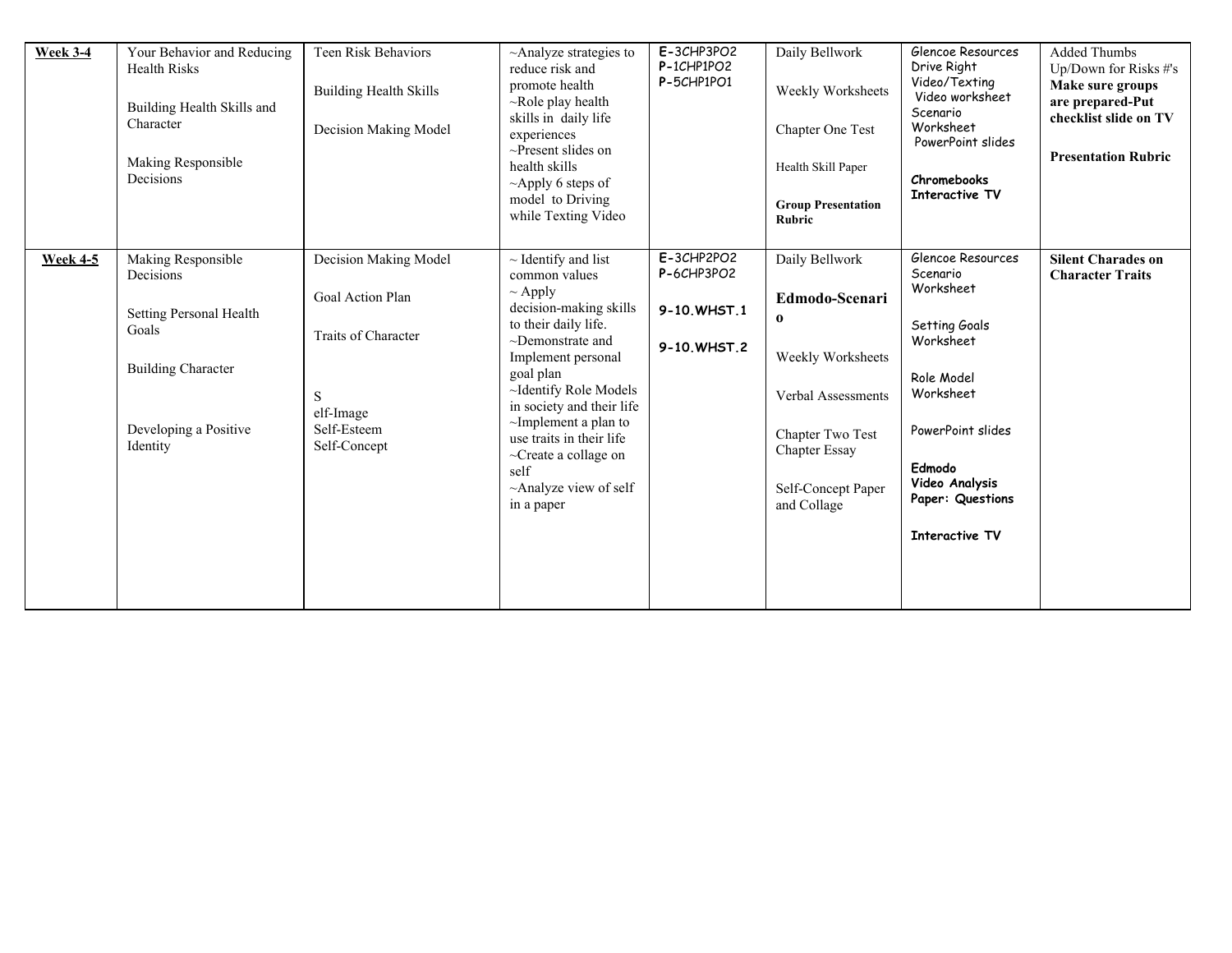## PRESCOTT UNIFIED SCHOOL DISTRICT Site Reality Guide 2014/2015 School Year

| Time<br><b>Block</b>   | Unit / Theme                                                                                                                                                                             | <b>Content</b> (Nouns)                                                                                                                                                                                        | <b>Skills</b> (Verbs)                                                                                                                                                                                                                                                                                                     | <b>Standards</b><br><b>Focus</b><br>P=Power                                           | Assessments /<br><b>Benchmarks</b>                                                                                                                                                                         | <b>Resource / Materials</b>                                                                                                                                                                                                                 | <b>Revisions /</b><br><b>Reflection</b>                                                                                                                                                                                                                                                                                                                                                                  |
|------------------------|------------------------------------------------------------------------------------------------------------------------------------------------------------------------------------------|---------------------------------------------------------------------------------------------------------------------------------------------------------------------------------------------------------------|---------------------------------------------------------------------------------------------------------------------------------------------------------------------------------------------------------------------------------------------------------------------------------------------------------------------------|---------------------------------------------------------------------------------------|------------------------------------------------------------------------------------------------------------------------------------------------------------------------------------------------------------|---------------------------------------------------------------------------------------------------------------------------------------------------------------------------------------------------------------------------------------------|----------------------------------------------------------------------------------------------------------------------------------------------------------------------------------------------------------------------------------------------------------------------------------------------------------------------------------------------------------------------------------------------------------|
| Week 5                 | Defining Dating Abuse<br>Why Do People Abuse?<br>How to help a Friend being<br>Abused<br>Overcoming Gender Stereotypes<br>How to Help a friend being abused<br>Preventing Sexual Assault | Qualities in a relationship<br>Healthy vs. Unhealthy Behaviors<br>Cycle of Violence<br>Warning signs of Abuse/Red<br>Flags<br>Gender Stereotypes, Expectations<br>& Labels<br><b>Issues of Sexual Assault</b> | ~Generate a list of<br>healthy qualities $\&$<br>behaviors in a<br>relationship<br>$~\sim$ Apply techniques in<br>helping a friend<br>~Identify red flags<br>~Analyze controlling $&$<br>manipulative behaviors<br>$\sim$ Interpret gender<br>stereotypes and labels<br>$\sim$ Identify ways to<br>prevent sexual assault | $P-5CHP1PO1$<br>P-5CHP1PO2<br>P-5CHP1PO3<br>P-5CHP2PO1<br>$6 - 8.RH.7$<br>9-10.WHST.2 | Daily Bellwork<br>Weekly<br>Worksheets<br>Role Play<br>Worksheets<br>Edmodo-writing<br>response to<br>Dating Abuse<br>Video<br>Verbal<br>Assessments<br>Edmodo-Chapter<br>Essay<br>Chapter 10 & 12<br>Test | Scavenger Hunt H/O<br>Friends Wheel<br>Red Flags Story<br><b>Stereotype Cards</b><br>Cycle of Abuse<br>Youtube Dating<br><b>Abuse Video-Teen</b><br><b>Violence Analysis</b><br><b>Essay</b><br>Edmodo Video<br>Questions<br>Interactive TV | <b>Students underlined</b><br><b>Red Flags on</b><br><b>Interactive TV</b><br><b>Students share</b><br>google docs analysis<br>on warning signs,<br>abuse cycle, red<br>flags, why did they<br>stay? on you tube<br>video                                                                                                                                                                                |
| <b>Week</b><br>$6 - 7$ | Sex, Emotions and Self-Respect<br>Sex, STD's and Honesty<br>Sex, Pregnancy and Responsibility                                                                                            | Six Emotional Effects of<br><b>Premarital Sex</b><br>STD's facts & symptoms<br>Chances of getting a STD<br>Risk of Teen Pregnancy<br>Consequences of unintended<br>pregnancy                                  | $\sim$ Evaluate emotional<br>effects of sex<br>$\sim$ Identify 5 common<br>STD's<br>~Imitate spread of<br>STD's<br>$~\sim$ Analyze choices and<br>consequences of teen<br>pregnancy<br>~Determine failure rates<br>of contraception                                                                                       | $P-6CHP3$                                                                             | Daily Bellwork<br>Sex Ed. Packet<br>Verbal<br>Assessments                                                                                                                                                  | "Choosing the Best<br>Life"<br>Contraception Method<br>Cards<br>Deck of Cards<br>Dice<br>Sex Ed Note Outline<br>PowerPoint slides<br><b>Interactive TV</b>                                                                                  | Give homework to<br>groups for emotional<br>effects of premarital<br><b>Sex</b><br>Groups come up to TV<br>and write down the<br>consequences<br>Have students read<br>statements on STD's<br>and "Safe Sex"<br><b>STI Group Activity</b><br>use post its and place<br>under correct STI<br>Ranking<br>Contraception<br><b>Activity: students</b><br>use post its to rank<br>methods of<br>contraception |